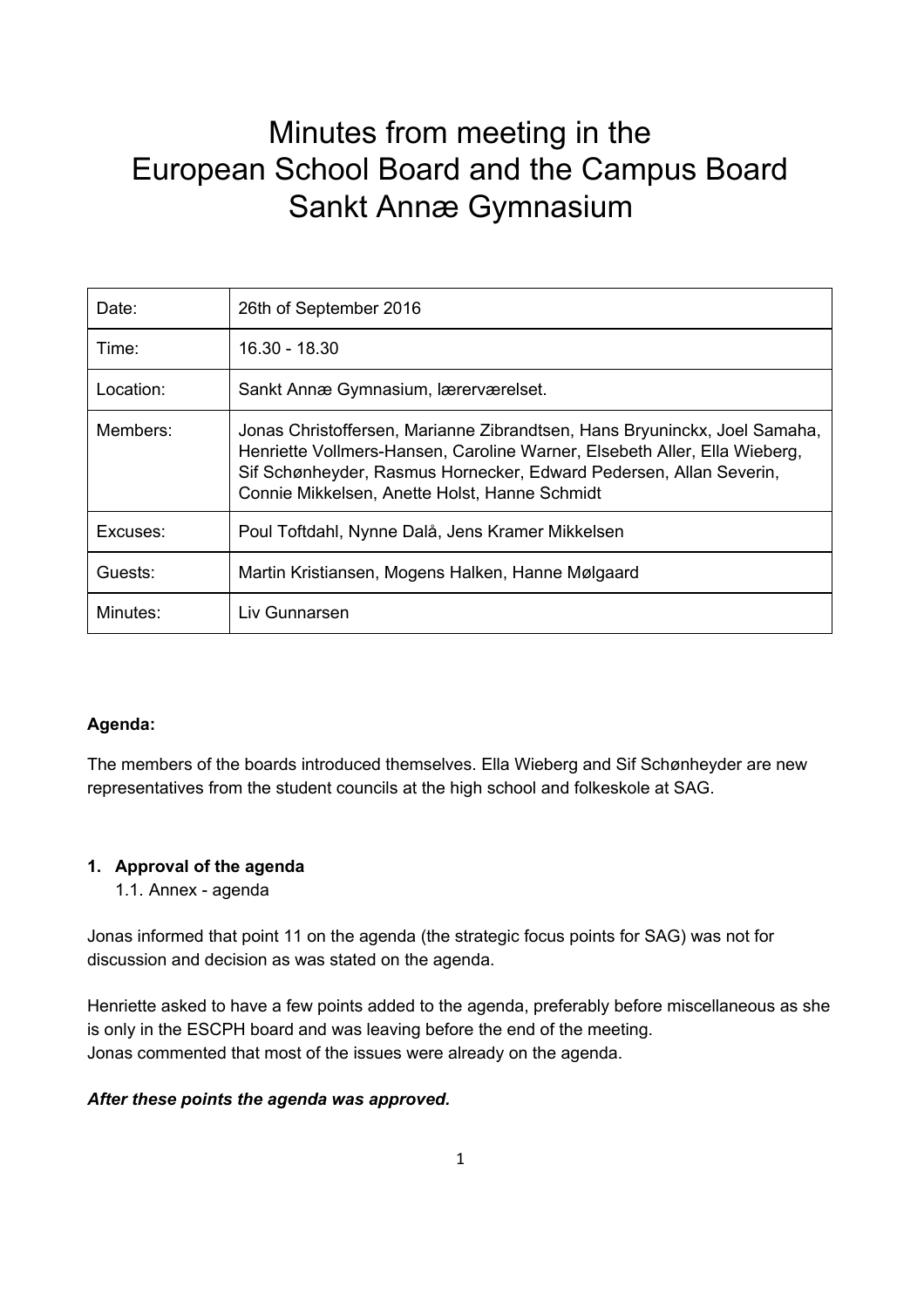## **2. Minutes ESCPH and Campus – for approval**

- 2.1. Annex Minutes from department and Campus Board meeting July  $2^{nd}$  (Campus Board)
- 2.2. Annex Minutes from the European School Board meeting June  $7<sup>th</sup>$  (European School Board)

## *The minutes from both meetings were approved.*

## **3. Information by Anette Holst**

3.1. Yearbook 2016/17 -<http://sag.dk/news/nyt-aarsskrift/> (Both boards)

Anette informed that SAG has made a new type of yearbook this year. This year the yearbook is only electronical.

Hans commented that the yearbook looks great.

Henriette commented that there is not much focus on ESCPH in the book, but that it is nice to have.

## *The board received the info and liked the format change.*

## **4. School start /Admission ESCPH – information (European School Board)**

Hanne Schmidt informed the board about the school start and admission at ESCPH.

- She said that the school start had been good, but busy. The school received many applications this year and all classes were full at school start. Since then a few students have moved, and these places are being filled at the moment.
- She further informed that a number of new teachers have started this year. As the school has grown with two new classes and three teachers have left the school. One of the new teachers fell ill just before school start and therefore all timetables had to be redone just before school start. The school managed to cover the timetables with help from a substitute and flexibility from the teachers.
- Regarding the fence between the playground and the harbour, the municipality decided before the summer holiday that there should be a barrier of some kind and that the parents from ESCPH and SIS should be involved in a process where they will be heard regarding their views on the issue. The municipality has promised that the building fence stays up until a decision has been made.
- All classes in school is now having swimming lessons. The swimming classes are draining on staff resources as it takes 1,5 full-time teacher position to cover swimming.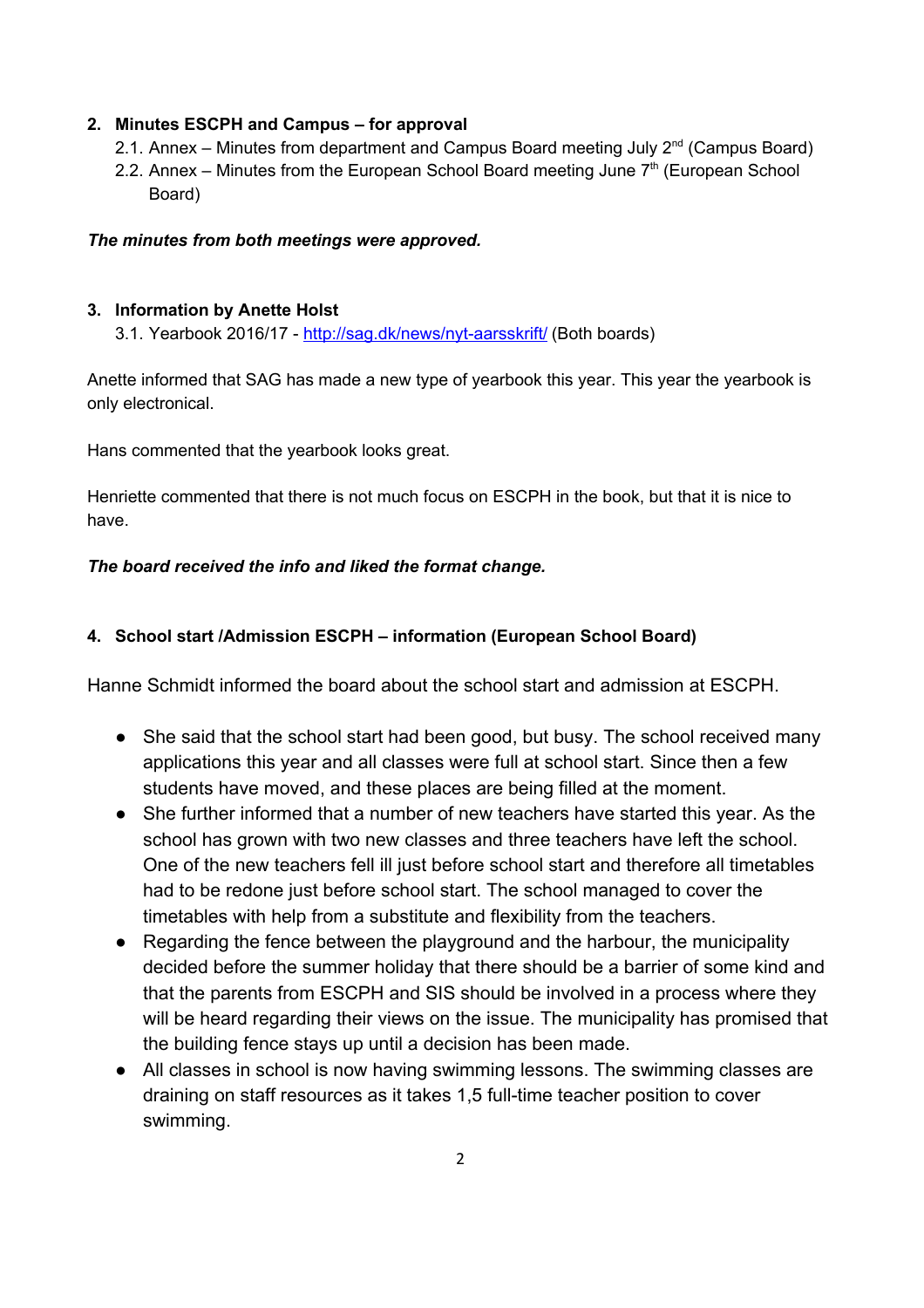- This school year music classes at ESCPH this year is covered by music teachers from SAG. One of them will also start the school choir at ESCPH.
- At the moment the municipality is reviewing the admission criteria and process at ESCPH. And that the process will be done before ESCPH in November opens for admission to the coming school year.

Henriette commented that she thinks the ESCPH board could add value to the process of reviewing the admission criteria.

The board takes note of the information and repeats its wish that the municipality hears the board regarding the admission criteria. Anette will discuss it with the municipality.

Henriette comments that a fence around the new school at Carlsberg has not been discussed. She believes a fence around the new school is necessary if the school wants to be an attractive international school.

Hans also supports the idea of a fence around the new school.

# **5. News about staff at ESCPH – information (European School Board)**

Anette informs that ESCPH has hired several new members of staff and will continue to hire. One of the reasons for this is that some staff members has left the school. Anette said that it is to be expected that there is more mobility at an international school among teachers. Anette further informed that she and Hanne had received a letter from the parents in 3.DK, who expressed concern about the number of teachers leaving the school.

Anette further informed that she and Hanne had a meeting with the concerned parents and that the issue of retention of teachers has been discussed in the Parents Council and in the MED committee. In the MED committee it was decided to conduct a survey among the teachers about what works well and what doesn't work well concerning the working environment at the school. She also informed that some of the issues that had been mentioned at the MED meeting as stressfull had to do with the school building for example noise, the canteen etc. Also the communication with parents could be stressful for some teachers.

A discussion took place about the following issues:

- Communication between parents and teachers
- Parents Handbook
- Cultural differences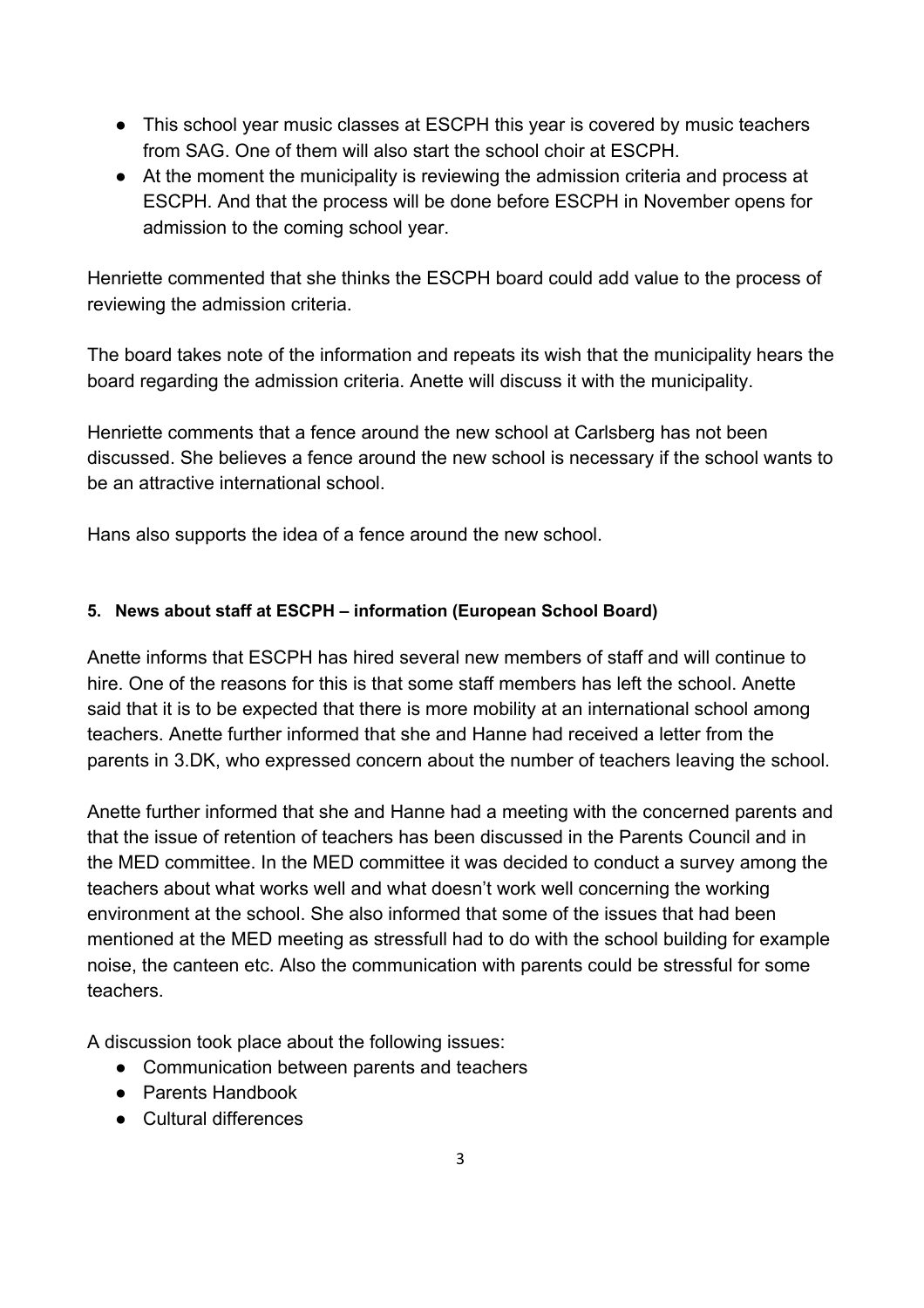- School/parents communication
- Pedagogues/ KKFO

*The board takes note of the discussion. In regard to the retention of teachers the school will work on two issues: 1) The working environment and 2) The communication between school and parents.*

# **6. Update regarding the hearing on the organisation of the future after school care at the European School Copenhagen – information (European School Board)**

Anette informed that it has been decided that the after school care at ESCPH will be a KKFO. The KKFO will be established at the latest next summer, but hopefully already in the spring.

Caroline asked if the KKFO will admit children before summer. Anette answered that they do not know yet.

# *The board takes note of the information.*

- **7. Follow-up on accounts for ESCPH per July 2016 – information**
	- 7.1. Annex Follow-up on accounts ESCPH (both boards)

Hanne Mølgaard went through the half year budget for ESCPH. After six months 31 % of the budget had been used. Now more staff has been hired and the management expects to be near 100 % use of the budget by the end of the year.

## *The board took note of the information.*

## **8. Strategic focus points for ESCPH – for discussion and decision**

8.1. Annex – Evaluation of strategic focus points for ESPCH 2015/16 (both boards)

8.2. Annex – European School Copenhagen strategic focus points 2016/17 (both boards)

Hanne Schmidt presented the evaluation of the strategic focus points for 2015/16. She notified the board to the points where the evaluation wasn't in accordance with the plan.

- A planned survey on the website was not done since the website was delayed. The administration will do a survey in the beginning of 2017.
- The Visible Learning programme is still ongoing so the evaluation has not yet been carried out.
- Due to time constraints ICT was not evaluated with teachers but only with teachers and coordinators.

Jonas commented, that he thinks the school has done a good job during the year.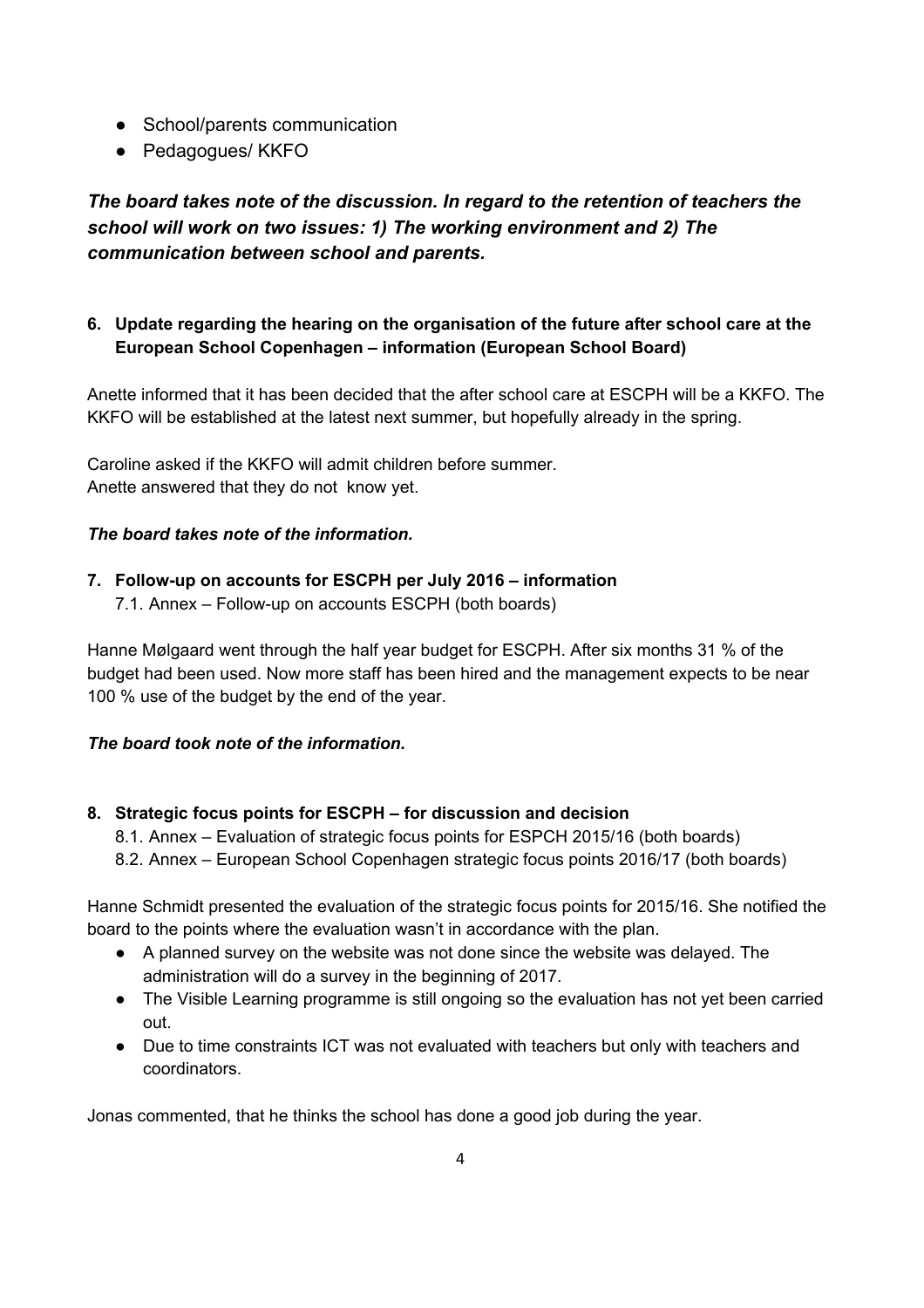Hanne Schmidt presented the new strategic focus areas:

- School identity. The school will continue to work on developing identity, values and traditions at the school.
- Language and literacy. ESCPH has many bilingual, trilingual kids. It is important to have focus on their language and literacy. The school will work on competence development of teachers in cooperation with Metropol.
- Teamwork and harmonisation. Focus on developing one school and harmonise as much as possible across the two sections. There will be a cooperation with the municipality in regard to developing the teamwork between teachers.
- Wellbeing of pupils. The school has focus on the wellbeing of pupils. The school now has a wellbeing coordinator (the position is shared by two teachers this year) and will work on an anti-bullying strategy in the coming year.

Henriette suggested that it might also be an idea to focus on the wellbeing of the teachers. Hanne answered that the management would organise pedagogical days for the teachers where it could be discussed.

Henriette suggested that the management work together with the parents on this issue. The parents have a lot of resources and networks and could perhaps help for example with the issues of finding accommodation.

Jonas suggested that the parents could be included in the evaluation of the focus points concerning school identity/values and language and literacy. As an example, part of the evaluation of the school identity point could be to ask the parents if they were familiar with the school values.

# *The board approved the strategic focus points for 2016/17.*

# **9. Proposal for vision for SAG – discussion of the continued process (both boards)**

9.1. Annex – Draft vision for SAG

Anette presented the draft vision for SAG. The draft is a first attempt on a joint vision for ESCPH and SAG and was developed by a working group with representatives from both departments on the basis of the Campus meeting in the spring where ideas for the vision were brainstormed and discussed.

Marianne commented that she liked the format. She thought it was good to start the bullet points with a verb. Showing that the school is actively working on these issues. She further commented that 'respect' was a word that was discussed a lot in the Campus meeting in the spring, and maybe it could be added to the vision.

Ella asked who the vision was made for and how it is going to be used.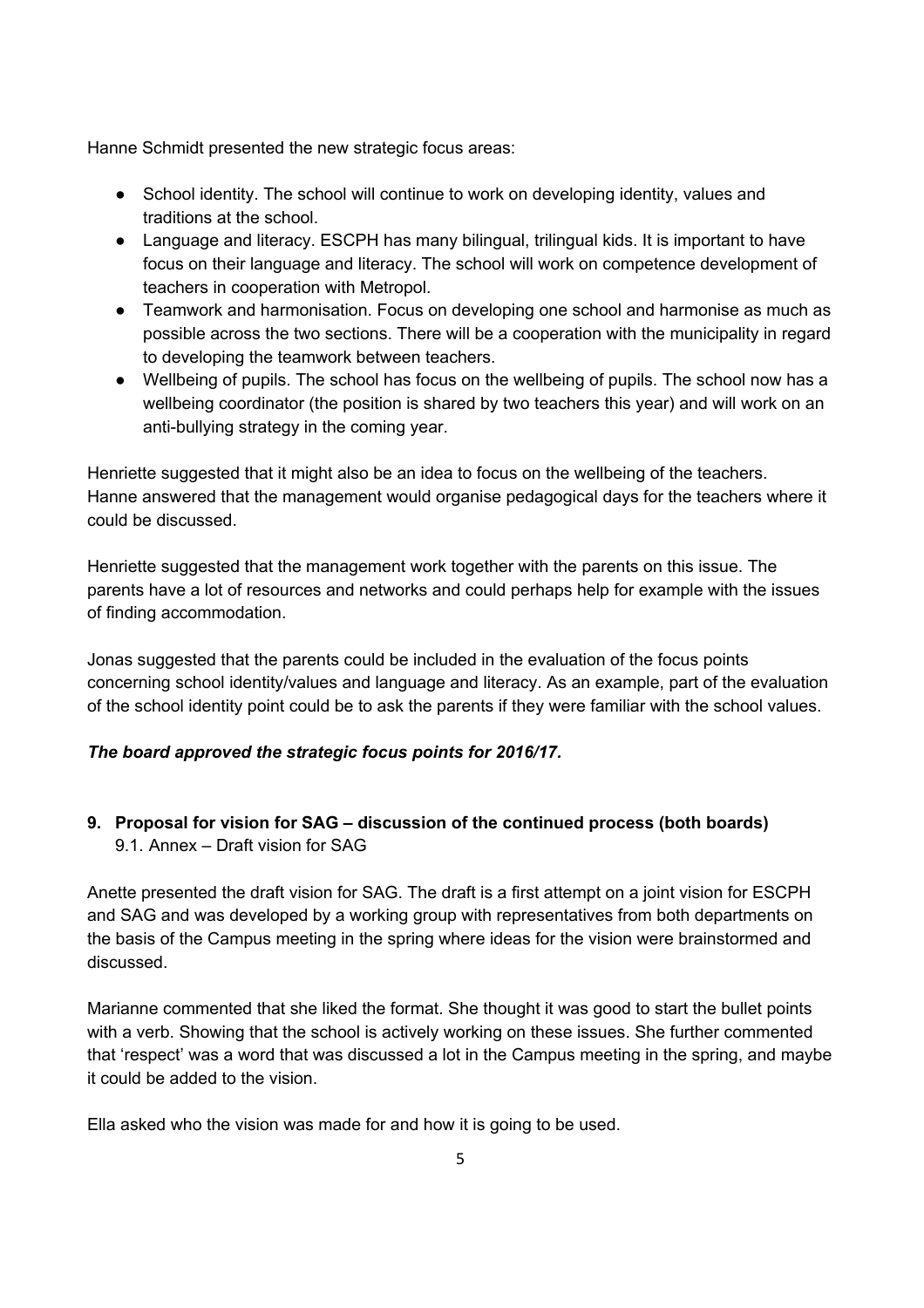Anette answered that the common vision had been requested by the municipality and that the individual schools would also have their own visions guiding their work.

Hans commented that it could be an idea to work with common values instead of visions. He suggests that the school might have more in common in terms of core values. Values that you can share and apply to the different kinds of school.

Henriette commented that ESCPH does not have a strong focus on music and suggested that this should not be part of the joint vision.

Jonas also commented that maybe they should not try to make things common for both schools but keep the differences. He suggested maybe to work with different missions, but a joint vision.

Marianne further commented that the vision should be functional for the politicians.

Jonas commented that it was important that the vision made sense for both schools.

Caroline commented that one of her reasons for signing up her children up at ESCPH was that the website said the school would have a science profile and she doesn't see this reflected in the vision.

Hans suggested the following framing for the work with the vision: (Multi)cultural, creative learning environment that prepares young people to become engaged global citizens.

# *The work on the vision will continue in the working group and Anette will inform the working group of the comments from the boards.*

## **10. Follow-up on accounts for SAG per July 2016 – information**

- 10.1. Annex Follow-up on accounts "Folkeskole"/Singing school (Campus Board)
- 10.2. Annex Follow-up on accounts High School (Campus Board)

Hanne Mølgaard fremlagde halvårsregnskabet for folkeskolen og sangskolen som er på 48 % i forhold til budgettet. Hun konkluderede at halvårsregnskabet for folkeskolen så godt ud og prognosen var at de vil overholde budgettet.

Hanne Mølgaard fremlagde halvårsregnskabet for gymnasiet og MGK. Udgifterne er på 49 % i forhold til budgettet. Hun konkluderede at det overordnet ser ud som om de overholder budgettet.

#### *Bestyrelsen takker for orienteringen.*

#### **11. Strategic focus points for SAG – information**

11.1. Annex – Evaluation of strategic focus points for SAG 2015/16 (Campus Board)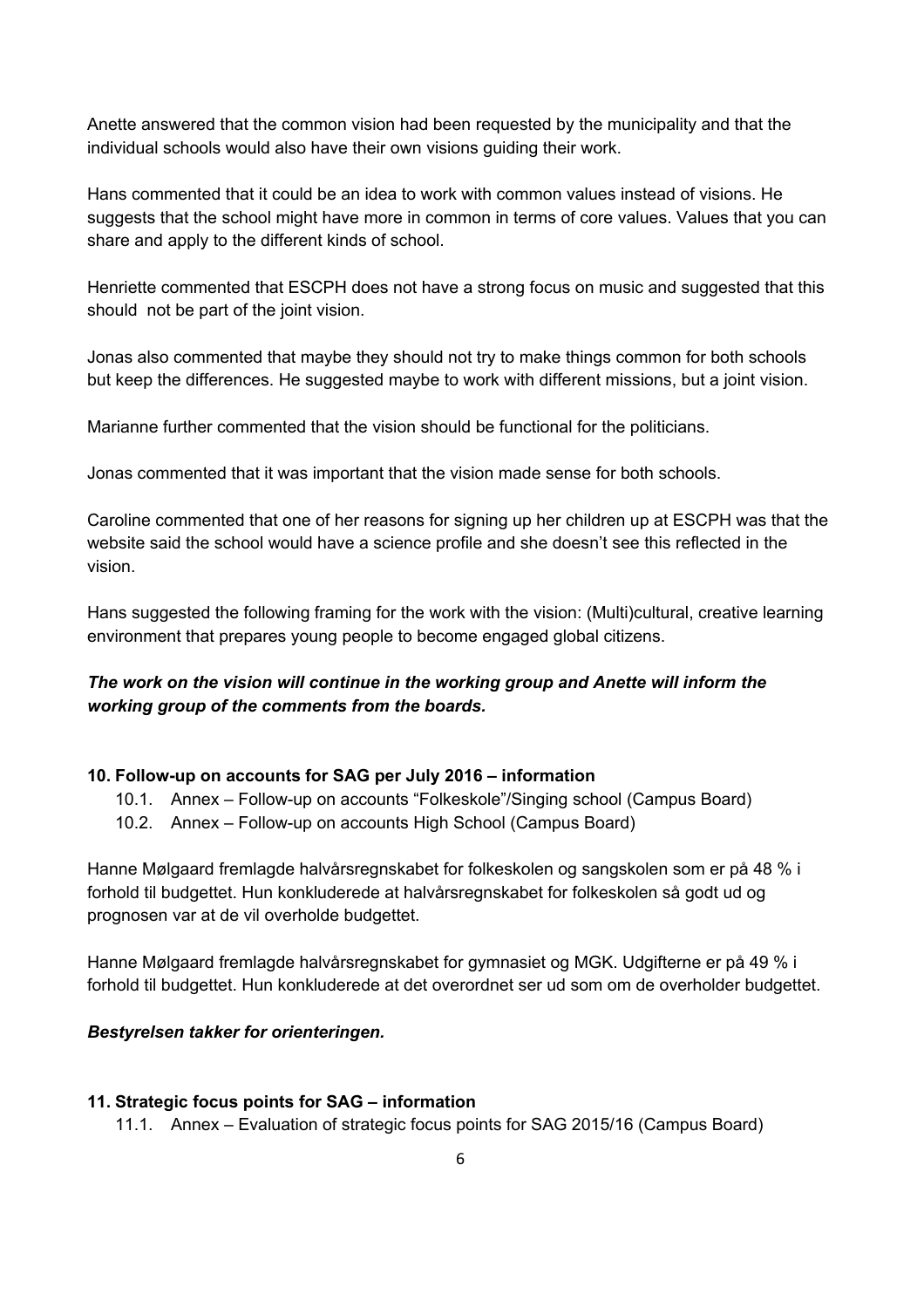#### 11.2. Annex – SAG Strategic focus points 2016/17 (Campus Board)

Indsatsområderne for Sankt Annæ er blevet behandlet på afdelingsmødet og Campusbestyrelsen har derfor kun fået dem til orientering. Anette spurgte om der var nogle spørgsmål til enten evalueringen eller de nye indsatsområder.

Marianne kommenterede at hun synes det er en flot dokument og dejligt at se alle tingene samlet. Hun føler at de er kommet godt rundt om mange vigtige hjørner på skolen.

Ella fortalte at arbejdet med mindset fungerede godt i gymnasiet. De har debatteret i elevrådet at mange føler sig stresset og mindset indsatsen virker i forhold til dette.

Marianne spurgte hvordan det gik med at få midler fra kompetencesekretariatet. Martin svarede at de ikke havde fået midler, men deltog i forløbet for egne midler.

#### *Campus bestyrelsen sagde tak for orienteringen.*

#### **12. High School**

12.1. Provisional orientation about the new high school reform (Campus Board) 12.1.1. Annex – letter from the ministry

Martin fortalte at gymnasiet har skulle spare 2 % i omprioriteringsbidrag i år og at det ser ud som om de skal spare det samme næste år og de følgende år frem til 2020. De har valgt at oprette 8 gymnasieklasser i dette skoleår i stedet for 7 og det har været en måde at finde pengene på.

Martin fortalte videre at har været meget fokus på unges alkoholforbrug i medierne og i denne forbindelse særligt fokus på gymnasierne og gymnasiefester. Dette har særligt baggrund i en ny rapport som er udkommet. Debatten har givet anledning til at de på gymnasiet vil se nærmere på elevernes alkoholforbrug og gymnasiets politik i forhold til dette.

Martin orienterede bestyrelsen om den nye gymnasiereform og konsekvenserne for gymnasiet på SAG. Han orienterede om de elementer der er kendt nu og tilføjede at der kan ske ændringer i forbindelse med endelig vedtagelse af lov og bekendtgørelse.

Martin fortalte videre at den største ændring i reformen er afskaffelsen af AT, som har fyldt meget i gymnasiet. Det var i AT at eleverne især arbejdede tværfagligt. Nu skal dette tværfaglige samarbejde ske i forbindelse med SRP, der nu som noget nyt skal afsluttes med en mundtlig prøve.

SAG har sendt en ansøgning om dispensation til ministeriet for at få lov til at lave en speciel studieretning med musik, drama og engelsk. Planen er indtil videre at bestyrelsen beslutter studieretningsudbud den 6/11 og SAG holder orienteringsaften 19/1. Gymnasiet har en styregruppe med ledelses- og medarbejderrepræsentanter, der arbejder med hvordan reformen skal implementeres.